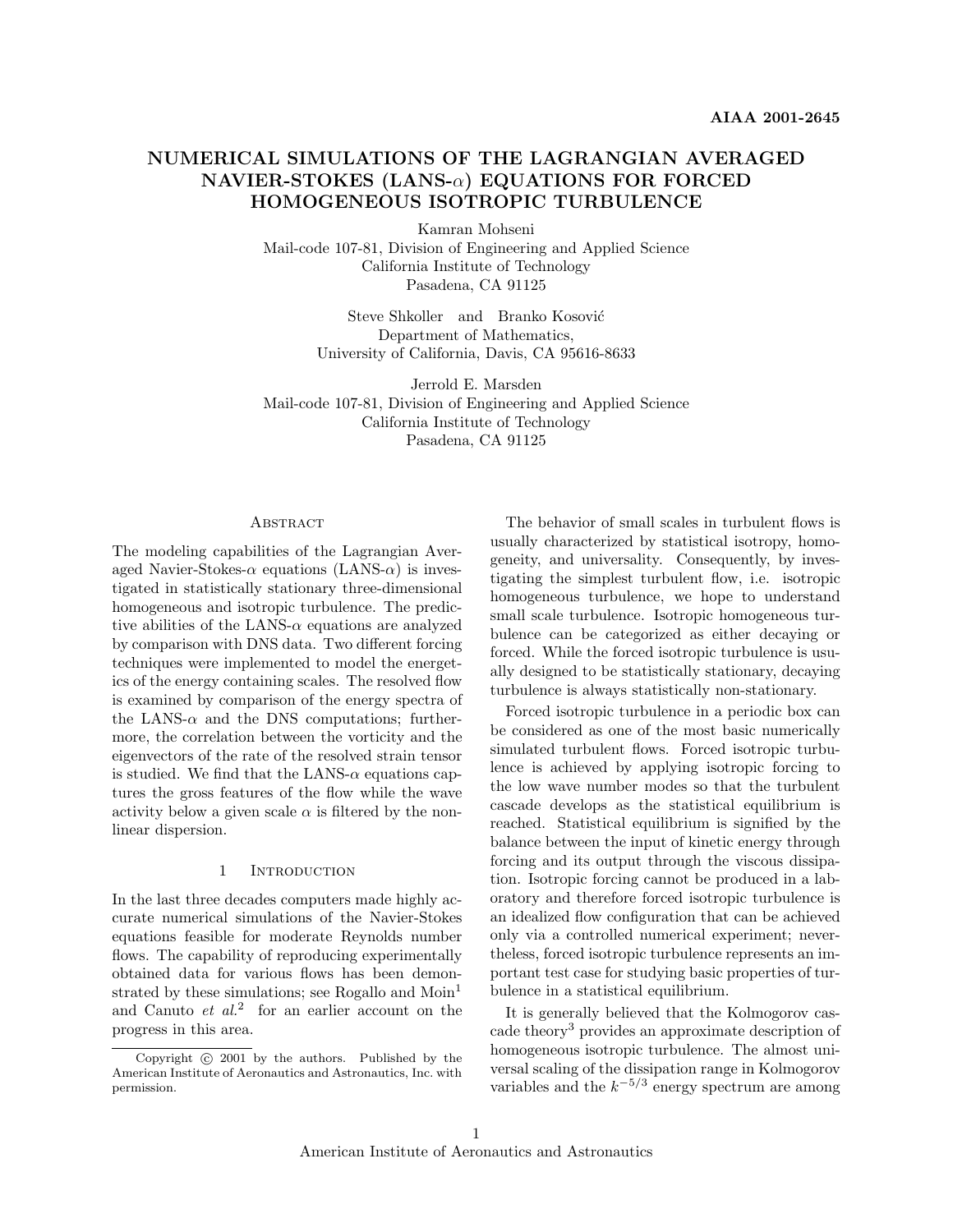the most successful predictions in turbulent flows.

Direct Numerical Simulation (DNS) of homogeneous isotropic turbulence is well established and has been extensively studied in the last three decades. Such computations can be used to probe features, examine statistics of quantities normally not available in conventional experiments, and test new turbulence models. The main difficulty in the turbulence engineering community is that performing the DNS of typical engineering problems (usually at high Reynolds numbers) is very expensive, and therefore unlikely to happen in the foreseeable future. There are methods for simulating turbulent flows where one does not need to use the brute-force approach of DNS to resolve all scales of motion. Two popular alternatives are the Large Eddy Simulation (LES) models and the Reynolds averaging of the Navier-Stokes equations, known as the (RANS) equations.

In this paper, we shall numerically investigate the LANS- $\alpha$  equations in the subgrid-stress form introduced by Marsden and Shkoller (2001); the inviscid form of these equations on all of  $\mathbb{R}^3$  were introduced in Holm *et al.*(1998) and on compact manifolds in Shkoller (1998). Unlike the traditional averaging or filtering approach used for both the RANS and the LES, wherein the Navier-Stokes equations are averaged, the LANS- $\alpha$  approach is based on averaging at the level of the variational principle from which the Euler equations are derived. Namely, a new averaged action principle is defined. The least action principle then yields the so-called Lagrangian-Averaged Euler (LAE- $\alpha$ ) equations. The Lagrangian-Averaged Navier-Stokes equations (LANS- $\alpha$ ) are obtained by allowing the Lagrangian flow to be stochastic and replacing deterministic time derivatives with stochastic back-intime mean derivatives; the viscous diffusion term naturally arises in this fashion. An anisotropic version of the LANS- $\alpha$  equations was recently developed by Marsden and Shkoller (2001). The decaying homogeneous isotropic turbulence was considered in our previous works. $4,5$  In this study we will focus on modeling the forced homogeneous isotropic turbulence using  $(LANS-\alpha)$  equations.

This paper is organized as follows. In the next section, a short review of the Lagrangian averaging technique is presented. The numerical technique and issues relating to forcing schemes are briefly described in Section 3. Results of our numerical experiments are presented in Section 4. A summary of of our conclusions is given in Section 5.

### 2 The Lagrangian-Averaged Navier-Stokes Equations

A detailed derivation of the isotropic and anisotropic LAE- $\alpha$ /LANS- $\alpha$  equations can be found in the article by Marsden and Shkoller (2001). However, a brief summary of the relevant background material on the Lagrangian averaging approach and the resulting LAE- $\alpha$  and LANS- $\alpha$  equations is given in Mohseni *et al.*(2001).

The isotropic LANS- $\alpha$  equations in a periodic box are

$$
\partial_t \mathbf{u} + (\mathbf{u} \cdot \nabla) \mathbf{u} = -\operatorname{grad} p + \nu \Delta \mathbf{u} + \operatorname{Div} \tau^{\alpha}(\mathbf{u}),
$$
  
div  $\mathbf{u} = 0,$  (1)

where **u** is the macroscopic velocity and  $\nu$  is the kinematic viscosity.  $S^{\alpha}(\mathbf{u})$  is the *subgrid stress tensor* defined by

$$
\tau^{\alpha}(\mathbf{u}) = -\alpha^2 (1 - \alpha^2 \Delta)^{-1} \left[ \nabla \mathbf{u} \cdot \nabla \mathbf{u}^T - \nabla \mathbf{u}^T \cdot \nabla \mathbf{u} + \nabla \mathbf{u} \cdot \nabla \mathbf{u} + \nabla \mathbf{u} \cdot \nabla \mathbf{u}^T \cdot \nabla \mathbf{u}^T \right].
$$
 (2)

In this equation,  $\alpha$  is a length scale of the rapid fluctuations in the flow map, below which wave activity is filtered by the nonlinear dispersion. Notice that the divergence of the last term on the right hand side can be expressed as a gradient of a scalar

Div 
$$
(\nabla \mathbf{u}^T \cdot \nabla \mathbf{u}^T)
$$
 = grad  $(\nabla \mathbf{u}^T : \nabla \mathbf{u}^T)$ . (3)

Therefore this term can be absorbed into the modified pressure –  $p$ . As with the usual Euler equations, the function  $p$  is determined from the incompressibility condition, the pressure satisfies a Poisson equation that is obtained by taking the divergence of the momentum equation.

Our Lagrangian averaging methodology permits us to use a Lagrangian generalization of G.I. Taylor's *frozen fluid hypothesis* Taylor (1938) as a turbulence closure up to  $O(\alpha^3)$  in our averaging parameter  $\alpha$ . This is made possible by averaging and asymptotically expanding at the level of the variational principle, instead of at the level of the momentum conservation equations as in the LES and RANS approaches, and considering the Lagrangian fluctuations to be frozen into the mean flow on those time scales which are required to compute temporal rates of change (time derivatives). The Taylor hypothesis is commonly invoked to compute spatial gradients in fluid turbulence experiments, and provides a natural turbulent closure in our Lagrangian averaging framework.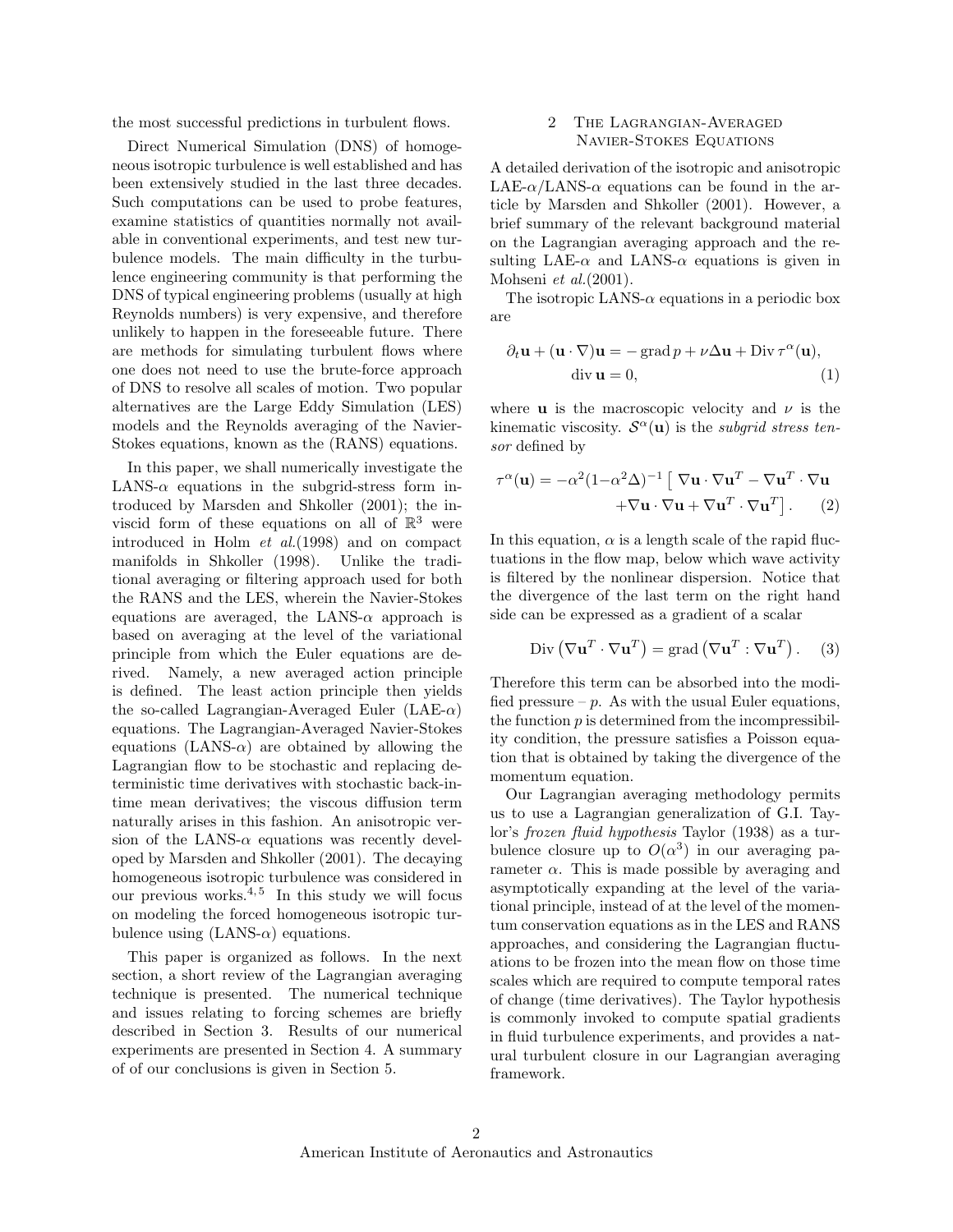#### 3 Numerical Method

In this study we focus on the numerical solution of homogeneous turbulence. Our computational domain is a periodic cubic box of side  $2\pi$ . Given the number of grid points and the size of the computational domain, the smallest resolved length scale or equivalently the largest wave number,  $k_{max}$ , is prescribed. In a three-dimensional turbulent flow the kinetic energy cascades in time to smaller, more dissipative scales. The scale at which viscous dissipation becomes dominant, and which represents the smallest scales of turbulence, is characterized by the Kolmogorov length scale  $\eta$ . In a fully resolved DNS, the condition  $k_{max} \eta \gtrsim 1$  is necessary for the small scales to be adequately represented. Consequently,  $k_{max}$  limits the highest achievable Reynolds number<br>in a direct numerical simulation for a given server. in a direct numerical simulation for a given computational box.

The full range of scales in a turbulent flow for even a modest Reynolds number spans many orders of magnitude, and it is not generally feasible to capture them all in a numerical simulation. On the other hand, in turbulence modeling, empirical or theoretical models are used to account for the net effect of small scales on large energy- containing scales.

Direct Numerical Simulations (DNS) of isotropic flows using pseudospectral methods was pioneered by the work of Orszag and Patterson<sup>6</sup> and Rogallo.<sup>7</sup> The accuracy in the calculation of the spatial derivatives that appear in the Navier-Stokes equations is improved substantially by using pseudospectral technique as compared with the finite difference method. The core of the numerical method used in this study is based on a standard parallel pseudospectral scheme with periodic boundary conditions similar to the one described in Rogallo (1981). The spatial derivatives are calculated in the Fourier domain, while the nonlinear convective terms are computed in the physical space. The flow fields are advanced in time in physical space using a fourth order Runge-Kutta scheme. The time step was chosen appropriately to ensure numerical stability. To eliminate the aliasing errors in this procedure the two thirds rule is used, so that the upper one third of wave modes is discarded at each stage of the fourth order Runge-Kutta scheme. The resolutions of all of our DNS computations are  $170^3$  (256<sup>3</sup> before dealiasing). In the next section, the numerical simulations of forced isotropic homogeneous turbulence based on the full DNS and LANS- $\alpha$  modeling are presented.

### *3.1 Forcing schemes*

The numerical forcing of a turbulent flow is usually referred to the artificial addition of energy to the large scale (low wavenumber) velocity components in the numerical simulation. Forcing of the large scales of the flow is often used to generate a statistically stationary velocity field, in which the energy cascades to the small scales and is dissipated by viscous effects. In the statistically stationary state, the average rate of energy addition to the velocity field is equal to the average energy-dissipation rate.

In using the low wavenumber forcing, we assume that the time averaged small scale quantities are not influenced by the details of the energy production mechanisms at large scales. This assumption is closer to the truth at high Reynolds numbers, where the energy containing scales are widely separated from the dissipation scales.

The forcing parameters influence both the small scale quantities and the flow quantity variables such as the Reynolds number and the Kolmogorov length scale; however, a physically plausible forcing scheme should not influence the small scales independently of the flow quantity variables.

In order to achieve isotropic turbulence in statistical equilibrium, we use two well-studied forcing methods.

#### *3.1.1 Forcing Scheme A*

The first method consists of applying forcing over a spherical shell with shell walls of unit width centered at wave number one, such that the total energy injection rate is constant in time. This forcing procedure was used by Misra and Pullin.<sup>8</sup> The forcing amplitude is adjustable via the parameter  $\delta$  while the phase of forcing is identical to that of the velocity components at the corresponding wave vectors. Th Fourier coefficient of the forcing term is written as

$$
\hat{\mathbf{f}}_i = \frac{\delta}{N} \frac{\hat{u}_i}{\sqrt{\hat{u}_k \hat{u}_k^*}}
$$
\n(4)

for all the modes in the specified shell. Here,  $\hat{f}_i$  and  $\hat{u}_i$  are Fourier transforms of the forcing vector  $f_i$  and velocity,  $u_i$ , in the momentum conservation equation, N is the number of wave modes that are forced. The above form of forcing ensures that the energy injection rate,  $\sum \hat{f}_i \cdot \hat{u}_i$ , is a constant which is equal to  $\delta$ . We chose  $\delta = 0.1$  for all of our runs.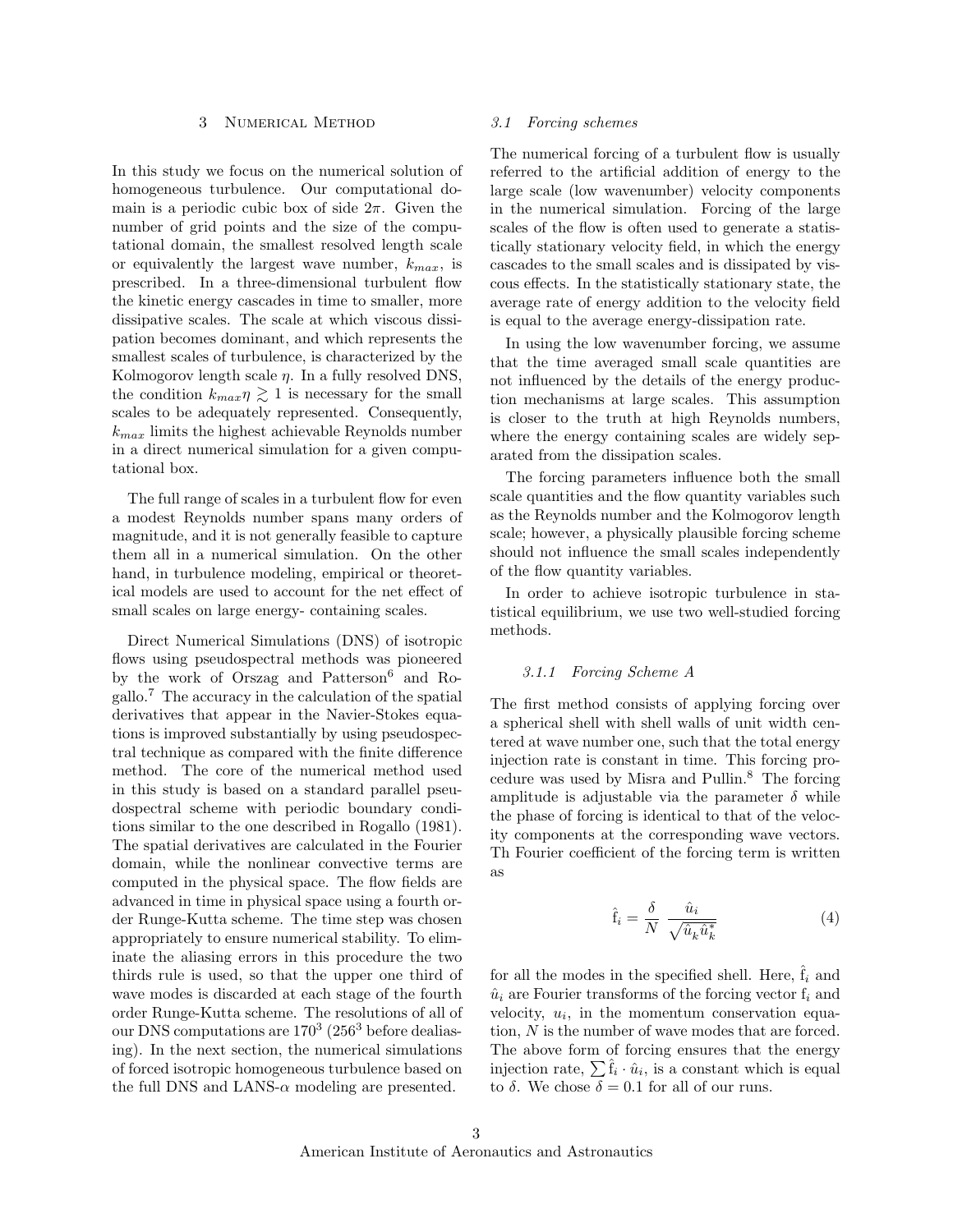#### *3.1.2 Forcing Scheme B*

The second method corresponds to the forcing used by Chen and Shan<sup>9</sup> where wave modes in a spherical shell  $|\mathbf{k}| = k_0$  of a certain width are forced in such a way that the forcing spectrum follows Kolmogorov's  $-5/3$  scaling law

$$
\hat{\mathbf{f}}_i = \frac{\delta}{N} \frac{\hat{u}_i}{\sqrt{\hat{u}_k \hat{u}_k^*}} k^{-\frac{5}{3}}
$$
(5)

This type of forcing ensures that the energy spectrum assumes inertial range scaling starting from the lowest wave modes and thus an extended inertial range is artificially created. Imposing inertial range scaling is particularly useful for studying inertial range transfer as well as scaling laws at higher wave numbers. We have chosen  $k_0 = 2$  and  $\delta = 0.03$ in all the runs.

#### 4 The Numerical Experiments

There are three main length scales characterizing an isotropic turbulent flow: the *integral scale* characterizing the energy containing scales is defined as

$$
l = \frac{3\pi}{4} \frac{\int_0^{k_{\text{max}}} \frac{E(k)}{k} dk}{\int_0^{k_{\text{max}}} E(k) dk}.
$$
 (6)

where  $E(k)$  is the energy spectrum function at the scalar wavenumber  $k \equiv (\vec{k} \cdot \vec{k})^{1/2}$ ; the *Kolmogorov microscale* representative of dissipative scales is

$$
\eta = \left(\frac{\nu^3}{\epsilon}\right)^{1/4} \tag{7}
$$

where  $\epsilon$  is the volume averaged energy-dissipation rate; the *Taylor microscale* characterizing the mixed energy-dissipation scales is defined as

$$
\lambda = \sqrt{\frac{u^2}{\langle \left(\frac{\partial u_1}{\partial x_1}\right)^2 \rangle}}
$$
(8)

where  $u$  is the root mean square value of each component of velocity defined as

$$
u^{2} = \frac{2}{3} \int_{0}^{k_{\text{max}}} E(k)dk.
$$
 (9)

The large eddy turnover time  $T \equiv l/u$  is the time scale of the energy containing eddies.<sup>10</sup> The Taylor Reynolds number (defined based on the Taylor microscale)

$$
\text{Re}_{\lambda} \equiv \frac{u\lambda}{\nu} \tag{10}
$$



Figure 1: The energy spectra at the nondimensional time  $t = 25/0.82 = 30.5$  for forcing scheme A.

We expect that simulations which share the same value of both  $\text{Re}\lambda$  and the nondimensional Kolmogorov length scale  $k_0\eta$  should be identical in a statistical sense.

### *4.1 Results for Forcing Scheme A*

To present the results in a non-dimensional form, we use the integral length scale, l, and the root mean square of velocity, u. Throughout the forced simulations, these two quantities vary significantly; however, as equilibrium is approached, the integral length scale for the simulation with forcing scheme A approaches the value of approximately  $l \approx 0.2$ , and the root mean square of velocity is  $u \approx 0.25$ . It follows, that the corresponding eddy turnover time is  $T = l/u = 0.8$ . The computations are continued for more than 30 eddy turnover times. The equilibrium Taylor Reynolds number in these simulations is approximately 80.

The energy spectra at the nondimensional time  $t = 30.5$  is depicted in Figure 1. The total kinetic energy energy  $(L_2(u))$  for the DNS and LANS- $\alpha$  computations are shown in Figure 2. In these runs the flow is initialized from a fully developed turbulent flow at a higher Reynolds number. Consequently, the total kinetic energy drops as time evolves. The plot of flatness and skewness of the DNS run (shown in Figure 3) and the plot of the total kinetic energy indicate that after 10 eddy turn over times the flow is essentially in statistical equilibrium.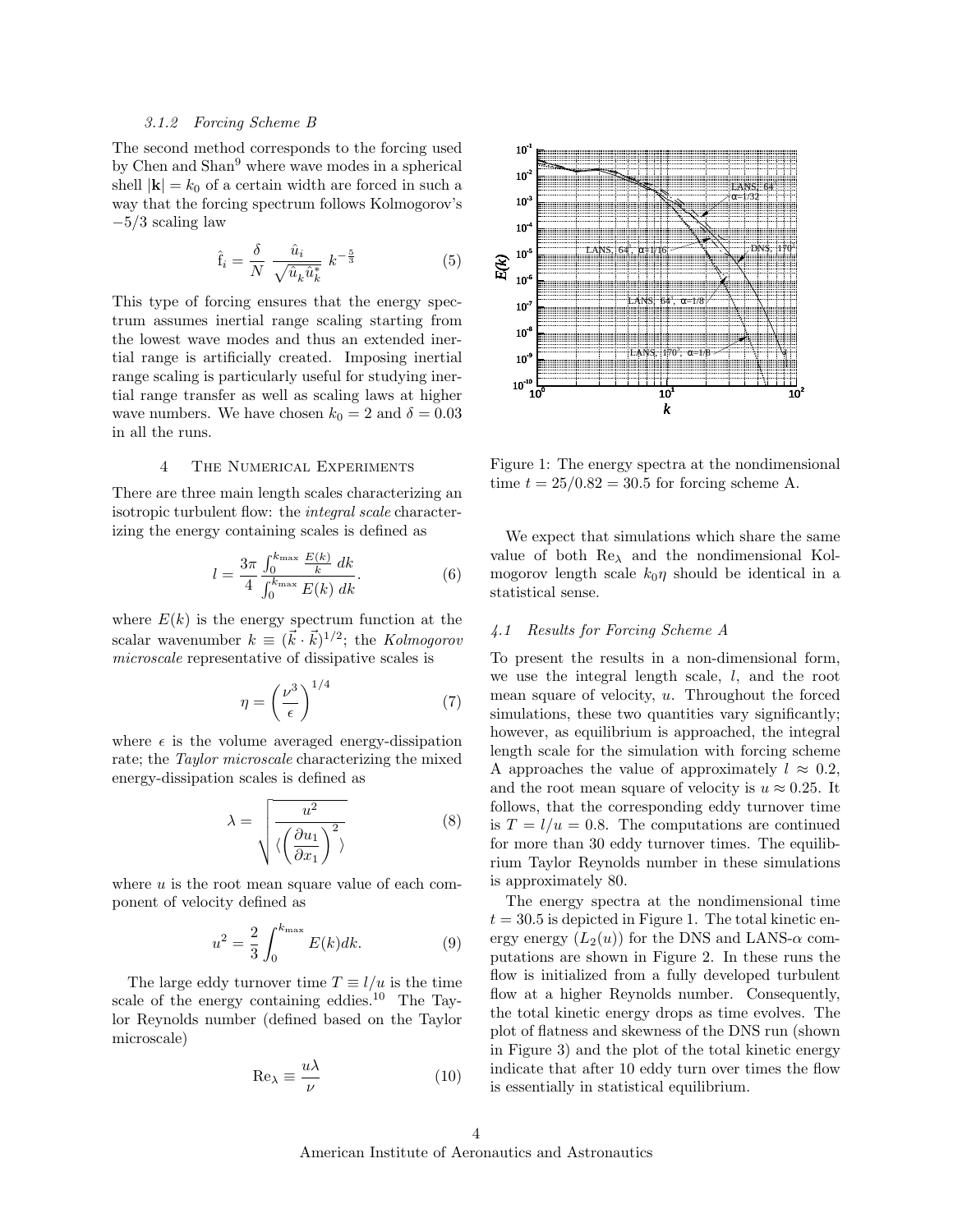



Figure 2: Total kinetic energy for forcing scheme A.



Figure 3: Flatness and skewness for forcing scheme A in the DNS run.

Figure 4: The energy spectra at the nondimensional time  $t = 3.25/0.23 = 14.1$  for forcing scheme B.

### *4.2 Results for Forcing Scheme B*

The integral length scale for this run is approximately  $l \approx 0.32$ , and the root mean square of velocity is  $u \approx 1.4$ . Consequently the eddy turnover time can be calculated as  $T = l/u = 0.23$ . All of the computations for the forcing scheme B are continued for almost 25 eddy turn over time. The Taylor Reynolds number,  $R_{\lambda}$ , is approximately 115 for these computations. The energy spectra at the nondimensional time 14.1 are shown in Figure 4. There is a well developed  $k^{-5/3}$  region over one decade in the wavenumbers. The LANS- $\alpha$  calculations at the same full resolution follows the same behavior up to the spatial scale of order  $\alpha$ , where the inverse Helmholtz operator in the LANS- $\alpha$  computations sharply steepens the energy cascades to smaller scales. While it takes a relatively long time for the total kinetic energy to settle (see Figure 5), the values of the skewness and the flatness reach an almost statistical equilibrium at around time  $t \approx 5$ , as shown in figure 6.

## *4.3 Subgrid Transfer and Alignment of Vorticity and Subgrid Stress Eigenvectors*

In order to evaluate the performance of any SGS model, it is (in principle) possible to compare the modeled SGS stress  $\tau^{\alpha}$  with the corresponding stress obtained by filtering DNS and computing correlation coefficients between SGS stress components. However, Piomelli *et al.*<sup>11</sup> demonstrated that such an *a*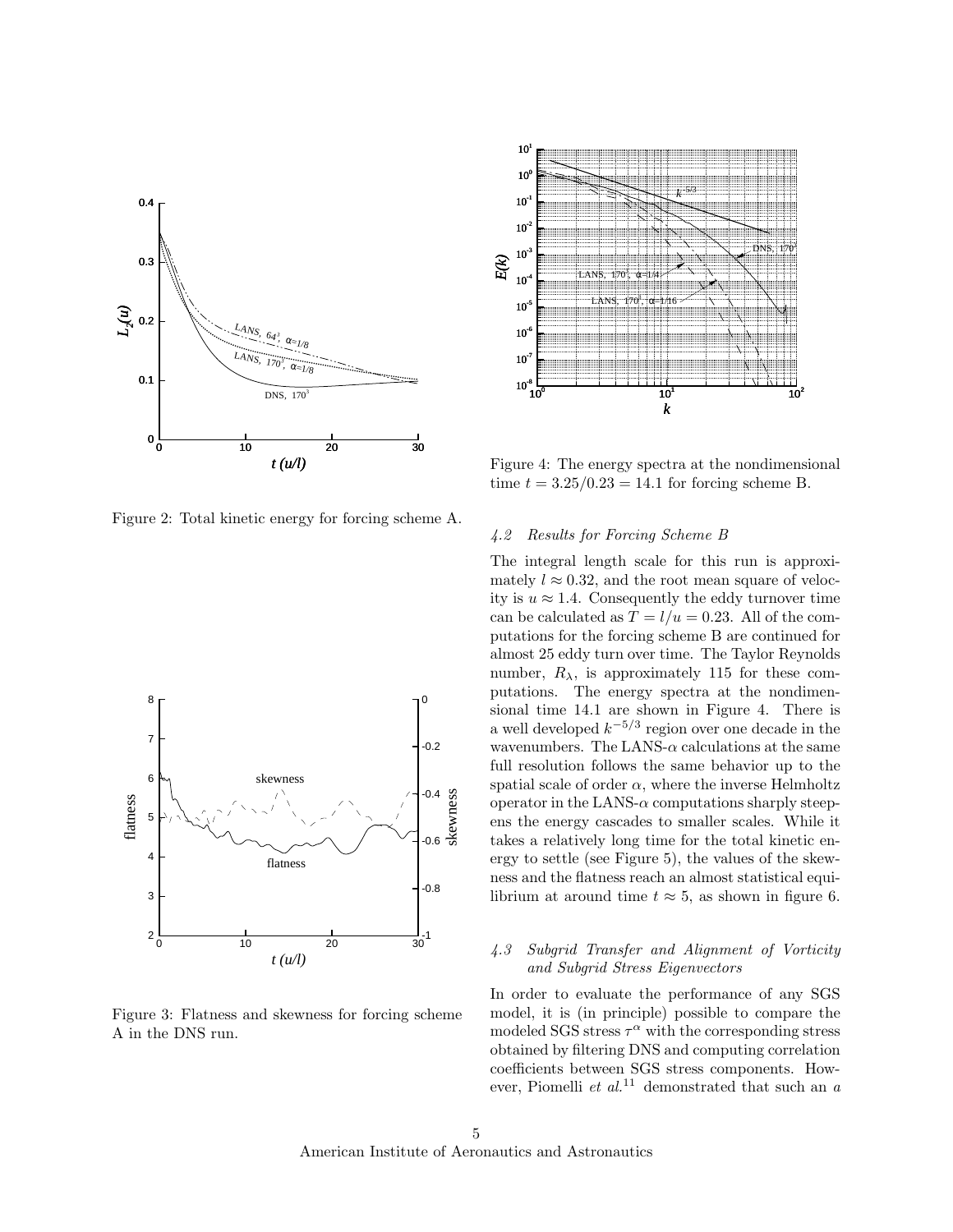

Figure 5: Total kinetic energy for forcing scheme B.



Figure 6: Flatness and skewness for forcing scheme B in the DNS run.

*priori* technique does not account for the dynamic effects of the subgrid models and therefore cannot represent a definitive test of a subgrid model.

With the development of novel experimental techniques and the availability of high resolution DNS data, it is now possible to study basic structural properties of subgrid stresses with respect to the large scale characteristics of the flow field. A threedimensional measurement technique such as holographic particle velocimetry (HPIV) was used by Tao *et al.*<sup>12–14</sup> to study the alignment of the eigenvectors of actual and modeled components of the subgrid stresses as well as the alignments between eigenvectors of the rate of strain tensor and vorticity vector. They confirmed the preferred local alignment of the eigenvector of the rate of strain tensor corresponding to the intermediate eigenvalue with the vorticity vector, which was previously observed using pointwise DNS data.<sup>15, 16</sup> They also found a preferred relative angle between the most compressive eigendirection of the rate of strain tensor and the most extensive eigendirection of the SGS tensor.

Following the work of Tao *et al.*, we will discuss the statistics of alignment between the eigenvectors of the SGS tensor  $\tau^{\alpha}$ , and both the eigenvectors of the rate of strain tensor, **D**, and the unit vorticity vector,  $\omega$ , respectively defined as

$$
\mathbf{D} = \frac{1}{2} \left( \nabla u + \nabla u^T \right); \tag{11}
$$

and

$$
\omega = \frac{\nabla \times u}{|\nabla \times u|}.
$$
 (12)

The actual SGS tensor,  $\tau$ , can be computed by filtering the DNS data and using the definition

$$
\tau = (\overline{u \otimes u} - \overline{u} \otimes \overline{u}). \tag{13}
$$

Here, overline denotes filtered quantities. We filter the DNS data by applying a wave cut-off filter with cut-off wavenumber  $k_c = 21$ , corresponding to the largest wavenumber resolved in LANS- $\alpha$  simulation with  $48<sup>3</sup>$  grid points.

We denote the eigenvectors of **D** by  $[\mathbf{e}_1, \mathbf{e}_2, \mathbf{e}_3]$ , ordered according to the corresponding eigenvalues  $(\lambda_1, \lambda_2, \lambda_3)$ , with  $\lambda_3 < \lambda_2 < \lambda_1$ . The eigenvectors of  $\tau^{\alpha}$  are  $[\mathbf{t}_1, \mathbf{t}_2, \mathbf{t}_3]$  with eigenvalues  $(\gamma_1, \gamma_2, \gamma_3)$ , such that  $\gamma_3 < \gamma_2 < \gamma_1$ . Thus, for example, we refer to  $\tilde{\mathbf{e}}_1$  as the most extensional eigendirection of  $\mathbf{D}$ , and to **t**<sub>3</sub> as the most compressive eigendirection of  $\tau^{\alpha}$ . Also,  $\tilde{\mathbf{e}}_2$ ,  $\mathbf{t}_2$  are intermediate eigendirections with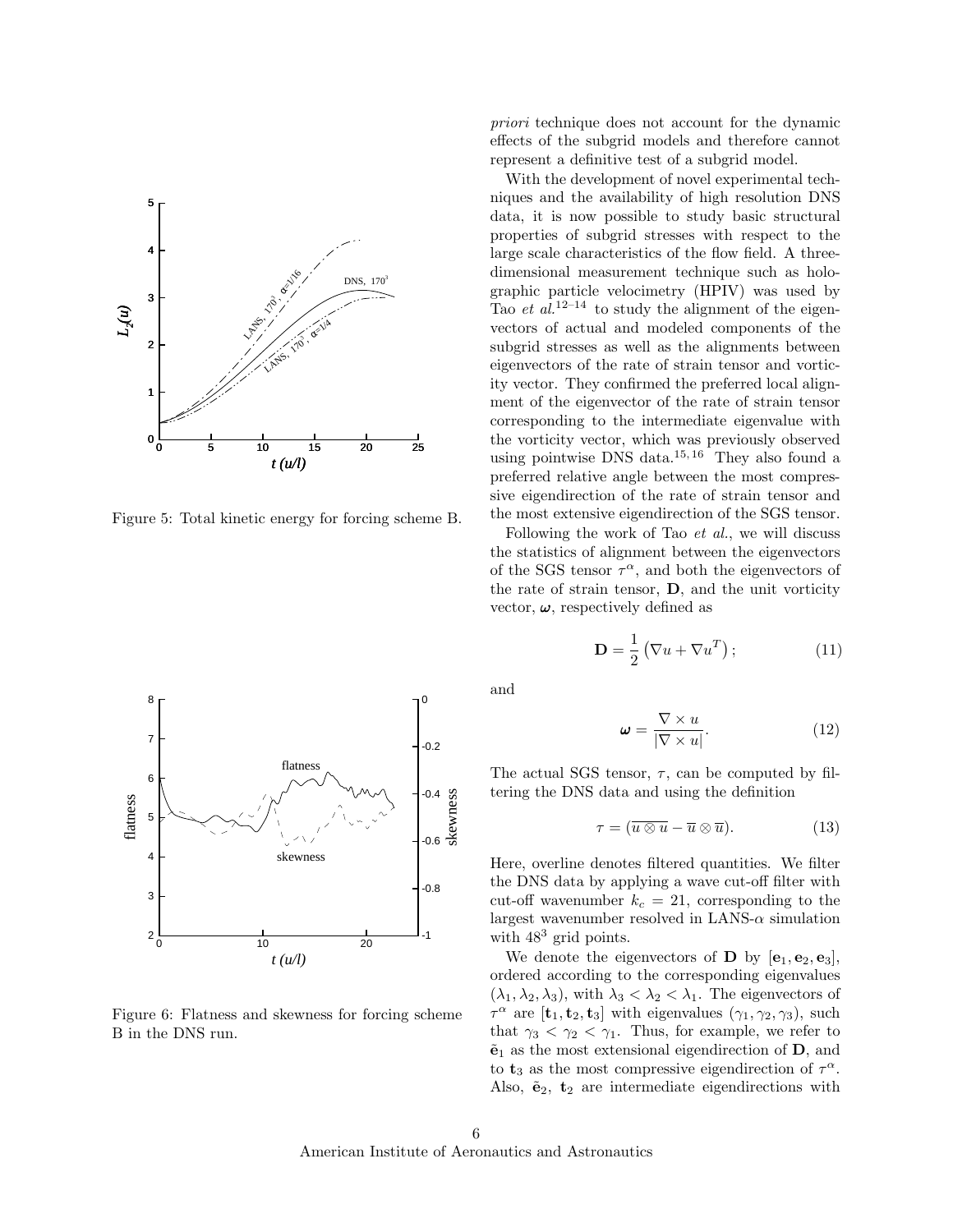



Figure 7: Probability distribution of  $\epsilon_{sgs} = \tau : \mathbf{D}$ ; solid line – Forced DNS  $170^3$  – forcing scheme A,  $Re_{\lambda} = 80$ ; dotted line – Forced LANS- $\alpha$  48<sup>3</sup> with  $\alpha = 1/8$  and  $\alpha = 1/16$  – forcing scheme A. The scalings are done based on the energy transfer  $T$ , sample size N, and the bin size  $\Delta \epsilon_{sgs}$ .

corresponding intermediate eigenvalues  $\lambda_2$ ,  $\gamma_2$ , respectively.

We remark that commonly used linear, Smagorinsky-type, SGS models implicitly assume that the eigenvectors of the SGS stress are locally aligned with the eigenvectors the eigenvectors of the rate of strain tensor, which is contrary to the experimental evidence.

We first used  $170<sup>3</sup>$  DNS data obtained using forcing scheme A and the data from  $48^3$  LANS- $\alpha$  simulation to compute the distribution of the energy transfer,  $e_{sgs} = \tau : \mathbf{D}$ , due to the contribution of the subgrid term. The distributions are presented in Figure 7. In Figure 8, the same energy transfer is computed for the cases with the forcing scheme B. Using the same data sets we computed the distributions of the alignment (cosine of the angles) between the eigenvectors of the rate of strain tensor and vorticity vector as well as the SGS tensor.

We first used forcing scheme A and LANS- $\alpha$  simulations with 64<sup>3</sup> grid points and  $\alpha = 1/8$ . Figures 9 and 11 indicate that in the LANS- $\alpha$  simulations, the preferential alignment between the vorticity vector and the eigendirection of the rate of strain tensor

Figure 8: Probability distribution of  $\epsilon_{sgs} = \tau : \mathbf{D}$ ; solid line – Forced DNS  $170^3$  – forcing scheme B,  $Re_{\lambda} = 80$ ; dotted line – Forced LANS- $\alpha$  64<sup>3</sup> with  $\alpha = 1/4$  and  $\alpha = 1/16$  – forcing scheme B. The scalings are done based on the energy transfer  $T$ , sample size N, and the bin size  $\Delta \epsilon_{sgs}$ .

corresponding to the intermediate eigenvalue is not as pronounced as in DNS. As can be seen in Figures 10 and 12 the eigenvectors of the modeled subgrid tensor  $\tau^{\alpha}$  display qualitatively similar alignment as that computed from DNS data. In particular, experimentally observed preferred angle between **e**<sup>3</sup> and  $t_1$  is captured by the LANS- $\alpha$  model. Similar observations can be made base on the simulations where the forcing scheme B was used. For these cases, probability distributions of the cosine of the angles between eigenvectors and the vorticity vector are obtained by filtering the DNS data using a wave cut-off filter with cut-off wavenumber  $k_c = 32$  and is given in Figures 13 and 14. These results are compared to LANS- $\alpha$  results corresponding to simulations with 64<sup>3</sup> grid points and  $\alpha = 1/16$  which are presented in Figures 15 and 16.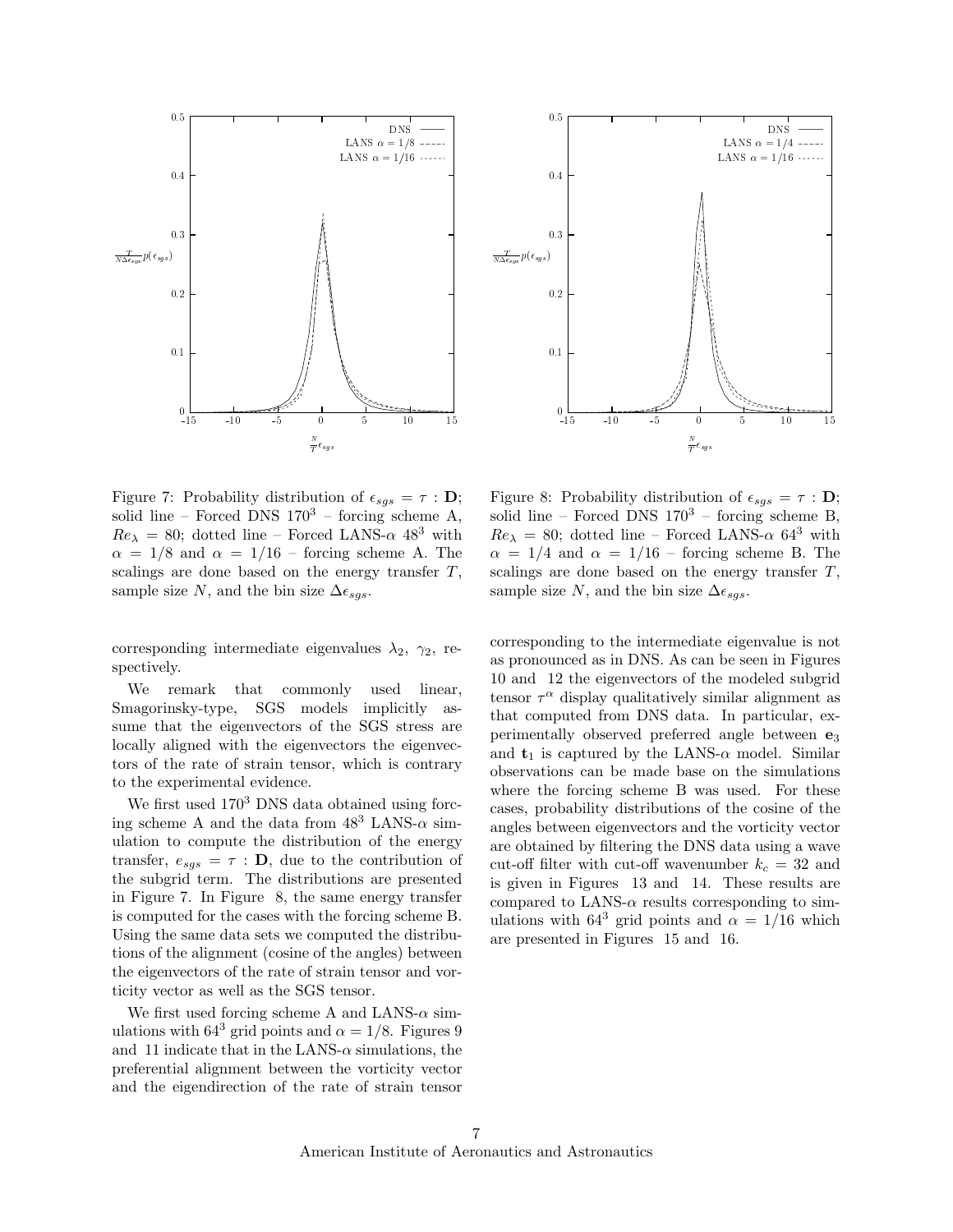



Figure 9: Probability distribution of  $\vec{\omega} \cdot \vec{e}_{\alpha}$ ; Forced DNS  $170^3$  – forcing scheme A;  $Re_{\lambda} = 80$ .

Figure 11: Probability distribution of  $\vec{\omega} \cdot \vec{e}_{\alpha}$ ; Forced LANS- $\alpha$  48<sup>3</sup> with  $\alpha = 1/8$  – forcing scheme A.



Figure 10: Probability distribution of  $\vec{e}_1 \cdot \vec{t}_3$ ,  $\vec{e}_2 \cdot \vec{t}_2$ , and  $\vec{e}_3 \cdot \vec{t}_1$ ; Forced DNS 170<sup>3</sup> – forcing scheme A;  $Re_{\lambda} = 80.$ 

Figure 12: Probability distribution of  $\vec{e}_1 \cdot \vec{t}_3$ ,  $\vec{e}_2 \cdot \vec{t}_2$ , and  $\vec{e}_3 \cdot \vec{t}_1$ ; Forced LANS- $\alpha$  48<sup>3</sup> with  $\alpha = 1/8$  – forcing scheme A.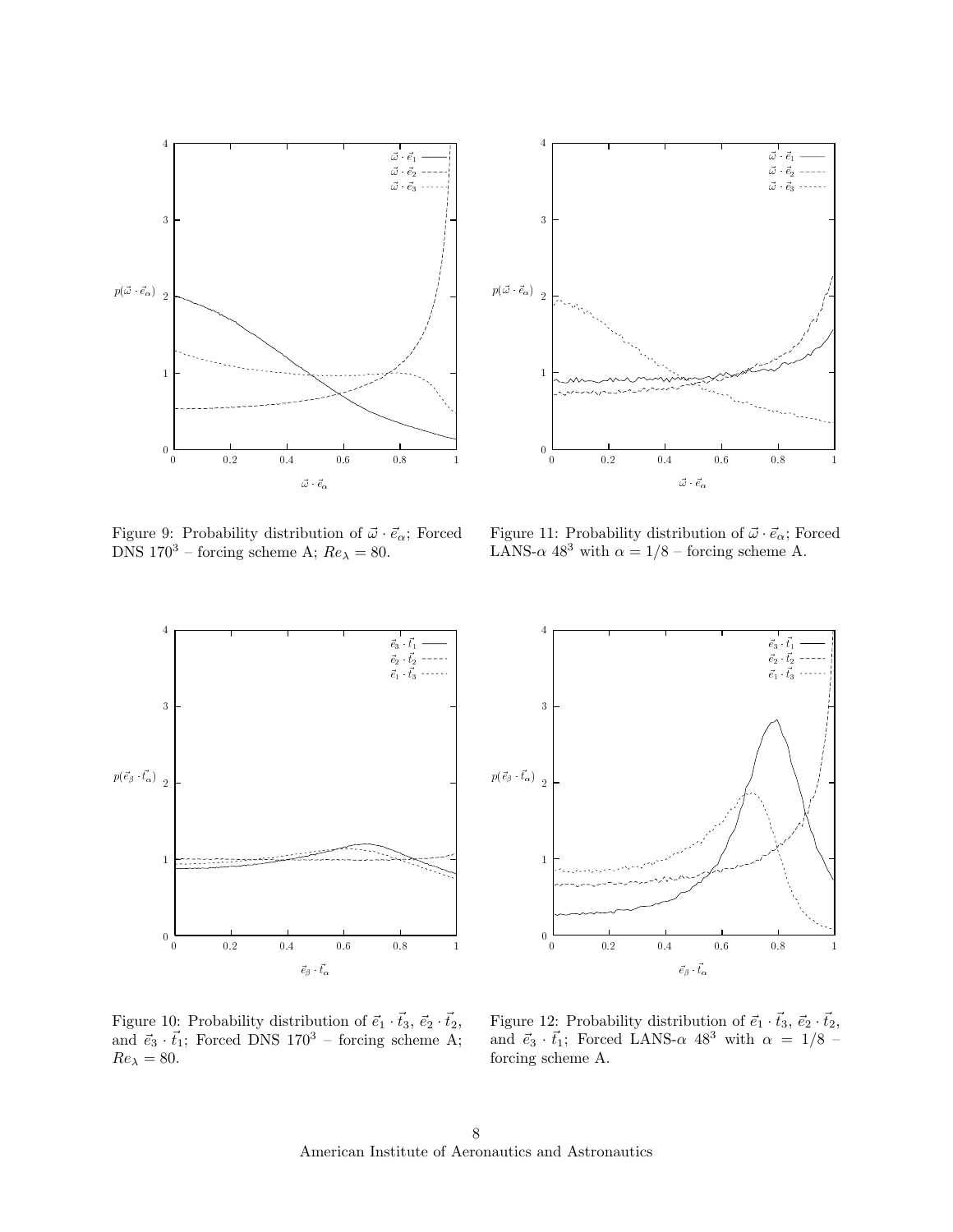



Figure 13: Probability distribution of  $\vec{\omega} \cdot \vec{e}_{\alpha}$ ; Forced DNS 170<sup>3</sup> – forcing scheme B;  $Re_{\lambda} = 80$ .

Figure 15: Probability distribution of  $\vec{\omega} \cdot \vec{e}_{\alpha}$ ; Forced LANS- $\alpha$  64<sup>3</sup> with  $\alpha = 1/16$  – forcing scheme B.



Figure 14: Probability distribution of  $\vec{e}_1 \cdot \vec{t}_3$ ,  $\vec{e}_2 \cdot \vec{t}_2$ , and  $\vec{e}_3 \cdot \vec{t}_1$ ; Forced DNS 170<sup>3</sup> – forcing scheme B;  $Re_{\lambda} = 80.$ 

Figure 16: Probability distribution of  $\vec{e}_1 \cdot \vec{t}_3$ ,  $\vec{e}_2 \cdot \vec{t}_2$ , and  $\vec{e}_3 \cdot \vec{t}_1$ ; Forced LANS- $\alpha$  64<sup>3</sup> with  $\alpha = 1/16$ forcing scheme B.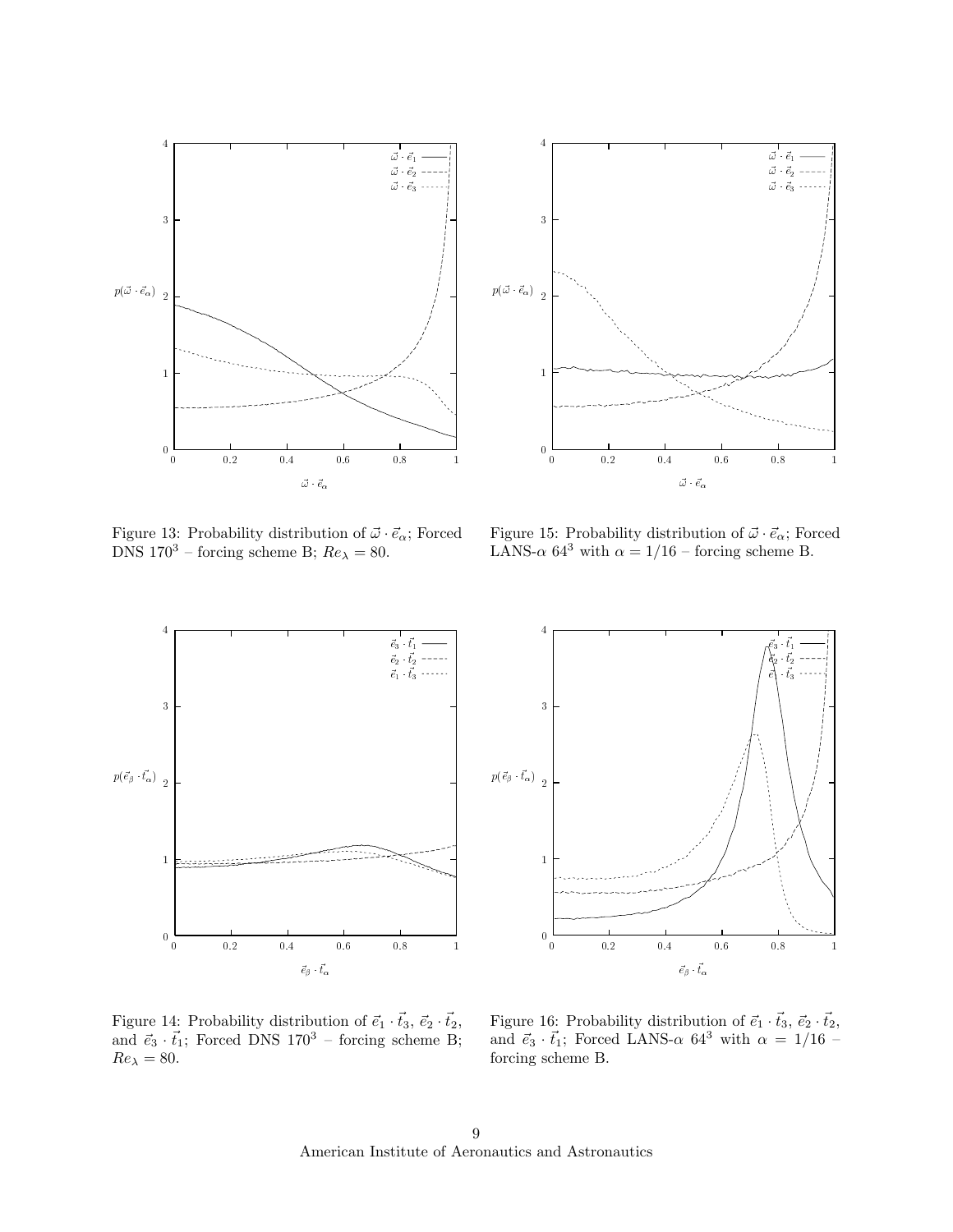#### 5 Discussion and Summary

We performed a set of forced isotropic turbulence simulations of the LANS- $\alpha$  equations and studied their equilibrium states. The results of the LANS- $\alpha$ simulations were compared to the results obtained from high-resolution DNS simulations, characterized by the equilibrium Taylor Reynolds numbers  $Re_{\lambda} = 80$  and 115 for two different forcing schemes. We studied the effect of varying the model lengthscale  $\alpha$ . The key feature of the Lagrangian averaging technique is the dispersive (not dissipative) fashion in which it decays energy in inviscid Lagrangian-Averaged Euler (LAE- $\alpha$ ) equations. In the LANS- $\alpha$ equations, the dispersive decay is accompanied by the same viscous dissipation as appears in the original Navier-Stokes equations. Therefore, as can be seen from equation (1), the LANS- $\alpha$  equations on a periodic box are given by a subgrid stress addition to the usual Navier-Stokes equations, and this subgrid stress  $\tau^{\alpha}$  affects the energy transfer via nonlinear dispersion.  $\tau^{\alpha}$  depends on the length scale  $\alpha$ , and limits the effect of vortex stretching, causing the energy spectrum to fall-off rapidly for scales smaller than  $\alpha$ . The slope of this drop at higher wave-modes can be predicted by an argument similar to Kolmogorov's  $k^{-5/3}$  in the inertial range.

The equilibrium energy spectrum in our LANS- $\alpha$ simulations were in good agreement with the DNS data. Our simulations, in agreement with previous results by Chen *et al.*, <sup>17</sup> show dependence of the equilibrium turbulence spectra on the model length scale  $\alpha$ . At the wavenumber  $k \approx 1/\alpha$  the slope of the spectra changes from the inertial range slope to a much steeper slope. Even with 170<sup>3</sup> grid-point LANS- $\alpha$  simulations due to the insufficient resolution we were not able to determine the actual slope and confirm or falsify its existing estimates. Our study of the alignment of the vorticity vector and the eigenvectors of the rate of strain tensor with the eigenvectors of the subgrid stress tensor showed a basic qualitative agreement of the LANS- $\alpha$  results with the filtered DNS data. We observed that the probability densities of the energy transfer due to the LANS- $\alpha$  subgrid model is in a good quantitative agreement with the corresponding probability density obtained from the DNS.

### **REFERENCES**

[1] R.S. Rogallo and P. Moin. Numerical simulations of turbulent flows. *Ann. Rev. Fluid Mech.*, 16:99–137, 1984.

- [2] C. Canuto, M.Y. Hussaini ans A. Quarteroni, and T.A. Zang. *Spectral Methods in Fluid Dynamics*. Springer Series in Computational Physics. Springer-Verlag, Berlin, 1988.
- [3] A.N. Kolmogorov. The local structure of turbulence in incompressibel viscous fluids at very large Reynolds numbers. *Dokl. Nauk. SSSR.*, 30:301–305, 1941.
- [4] K. Mohseni, B. Kosovic, J. Marsden, S. Shkoller, D. Carati, A. Wray, and B. Rogallo. Numerical simulations of homogeneous turbulence using Lagrangian averaged Navier-Stokes equations. In *Proceedings of the 2000 Summer Program*, pages 271–283. NASA Ames/Stanford Univ., 2000.
- [5] K. Mohseni, S. Shkoller, B. Kosovic, and J. Marsden. Numerical simulations of the Lagrangian Averaged Navier-Stokes (LANS) equations. In *Second International Symposium on Turbulence and Shear Flow Phenomena*, Stockholm, Sweden, July 2001. KTH,.
- [6] S.A. Orszag and G.S. Patterson. *Statistical Models and Turbulence*, volume 12 of *Lecture Notes in Physics*, chapter Numerical simulation of turbulence. Springer, New York, 1972.
- [7] R.S. Rogallo. Numerical experiments in homogeneous turbulence. In *NASA Tech. Memo 81315*, 1981.
- [8] A. Misra and D.I. Pullin. A vortex-based subgrid stress model for large-eddy simulation. *Phys. Fluids*, 9(8):2443–2454, 1997.
- [9] S. Chen and X. Shan. High-resolution turbulent simulations using the connection machine-2. *Comp. Phys.*, 6(6):2443–2454, 1992.
- [10] G.K. Batchelor. *The Theory of Homogeneous Turbulence*. Cambridge University Press, Cambridge, 1953.
- [11] U. Piomelli, P. Moin, and J. Ferziger. Model consistency in large eddy simulation of turbulent channel flows. *Phys. Fluids*, 31:1884–1891, 1988.
- [12] B. Tao, J. Katz, and C. Meneveau. Application of HPIV data of turbulent duct flow for turbulence modelling. In *Proceedings of 3rd ASME/JSME Joint Fluids Engineering Conference*. ASME, June 18-22 1999.